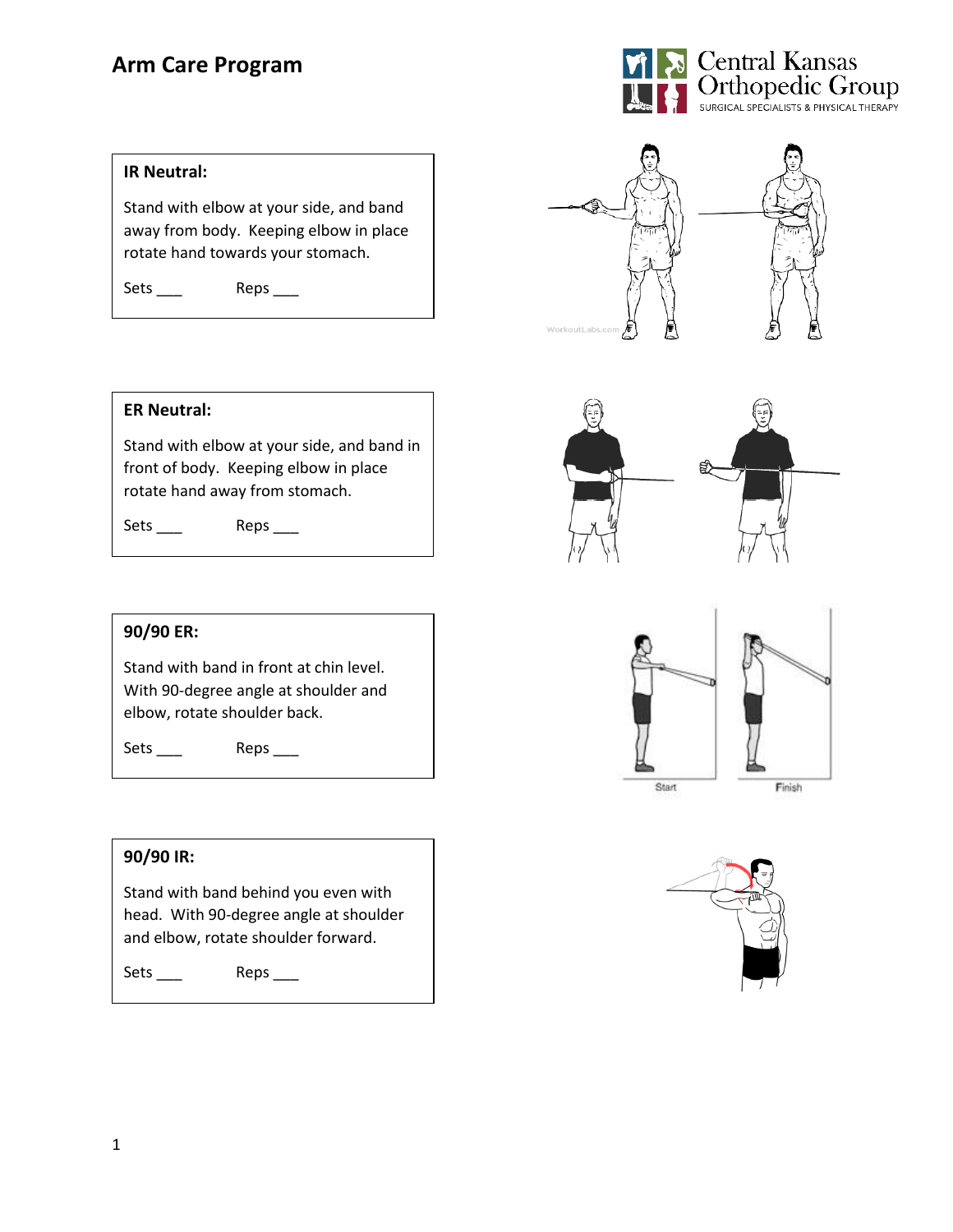## **Full Can:**

With elbow straight, raise arm to shoulder level. Be sure to complete motion in a 45 degree plane with body.

Sets \_\_\_ Reps \_\_\_





# **Banded T's:**

Stand with band in front at chest level. Squeeze shoulder blades down and back.

Sets \_\_\_ Reps \_\_\_



Stand with band in front at chin level. Raise arm until you make a "Y". Keep shoulder blades down and back.

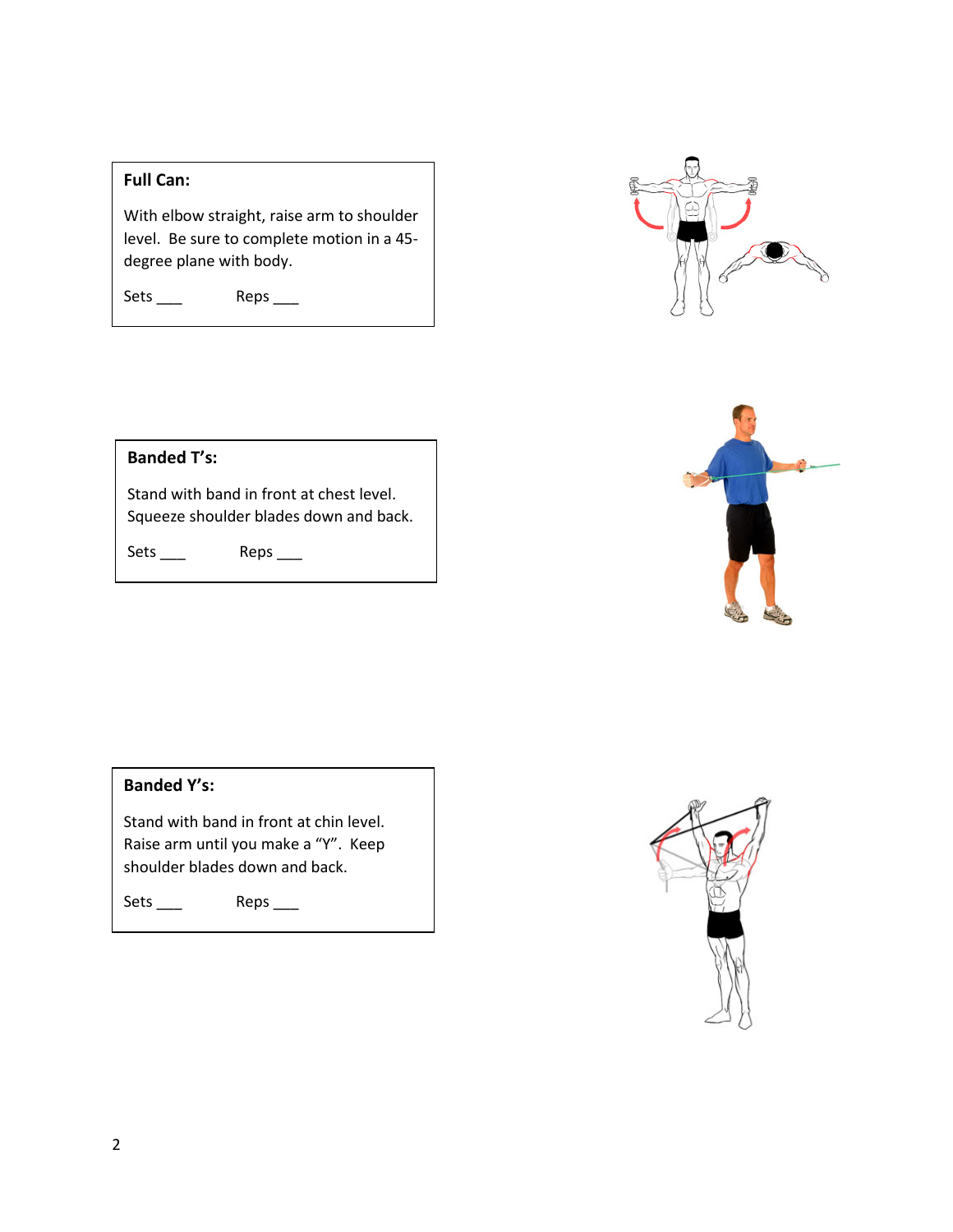# **Rows:**

Stand with band in front at chest level. Pull shoulder blades down and back.

Sets \_\_\_ Reps \_\_\_



| <b>Sidelying ER:</b>                                 |      |
|------------------------------------------------------|------|
| Laying on your side, rotate hand<br>towards the sky. |      |
| Sets                                                 | Reps |







# **D2 Flexion:**

Stand with band behind you above head level. Bring thumb towards your opposite pocket.